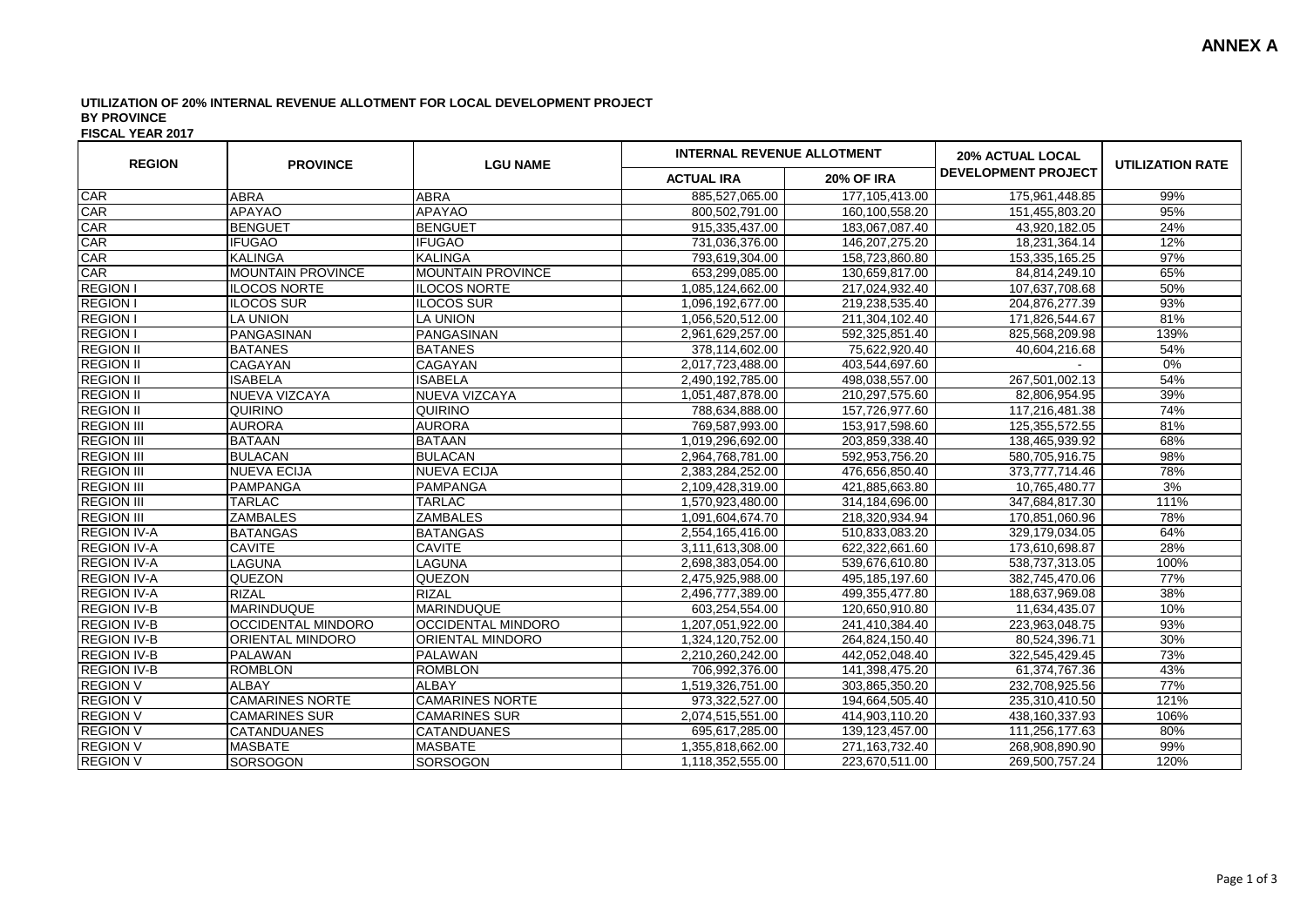## **UTILIZATION OF 20% INTERNAL REVENUE ALLOTMENT FOR LOCAL DEVELOPMENT PROJECT BY PROVINCE**

**FISCAL YEAR 2017**

| <b>REGION</b>      | <b>PROVINCE</b>              | <b>LGU NAME</b>              | <b>INTERNAL REVENUE ALLOTMENT</b> |                   | <b>20% ACTUAL LOCAL</b>    | <b>UTILIZATION RATE</b> |
|--------------------|------------------------------|------------------------------|-----------------------------------|-------------------|----------------------------|-------------------------|
|                    |                              |                              | <b>ACTUAL IRA</b>                 | <b>20% OF IRA</b> | <b>DEVELOPMENT PROJECT</b> |                         |
| <b>REGION VI</b>   | <b>AKLAN</b>                 | <b>AKLAN</b>                 | 930,857,832.00                    | 186, 171, 566. 40 | 57,502,267.51              | 31%                     |
| <b>REGION VI</b>   | <b>ANTIQUE</b>               | <b>ANTIQUE</b>               | 1,015,112,223.00                  | 203,022,444.60    | 78,417,899.62              | 39%                     |
| <b>REGION VI</b>   | <b>CAPIZ</b>                 | <b>CAPIZ</b>                 | 1,138,217,153.00                  | 227.643.430.60    | 116,387,622.01             | 51%                     |
| <b>REGION VI</b>   | <b>GUIMARAS</b>              | <b>GUIMARAS</b>              | 519,433,996.00                    | 103,886,799.20    | 47,107,052.99              | 45%                     |
| <b>REGION VI</b>   | <b>ILOILO</b>                | <b>ILOILO</b>                | 2,192,489,228.00                  | 438,497,845.60    | 214,952,778.33             | 49%                     |
| <b>REGION VI</b>   | NEGROS OCCIDENTAL            | <b>NEGROS OCCIDENTAL</b>     | 2,832,272,341.00                  | 566,454,468.20    | 269,654,897.00             | 48%                     |
| <b>REGION VII</b>  | <b>BOHOL</b>                 | <b>BOHOL</b>                 | 1,713,520,553.00                  | 342,704,110.60    | 57,826,967.14              | 17%                     |
| <b>REGION VII</b>  | <b>CEBU</b>                  | <b>CEBU</b>                  | 2,911,095,317.00                  | 582,219,063.40    | 395,806,275.04             | 68%                     |
| <b>REGION VII</b>  | <b>NEGROS ORIENTAL</b>       | <b>NEGROS ORIENTAL</b>       | 1,812,851,575.00                  | 362,570,315.00    | 52,988,123.31              | 15%                     |
| <b>REGION VII</b>  | <b>SIQUIJOR</b>              | <b>SIQUIJOR</b>              | 451,458,259.00                    | 90,291,651.80     | 27,339,601.67              | 30%                     |
| <b>REGION VIII</b> | <b>BILIRAN</b>               | <b>BILIRAN</b>               | 517,608,867.00                    | 103,521,773.40    | 81,933,999.68              | 79%                     |
| <b>REGION VIII</b> | <b>EASTERN SAMAR</b>         | <b>EASTERN SAMAR</b>         | 1.104.723.844.00                  | 220.944.768.80    | 191.127.513.97             | 87%                     |
| <b>REGION VIII</b> | LEYTE                        | LEYTE                        | 1,974,418,348.00                  | 394,883,669.60    | 278,454,844.98             | 71%                     |
| <b>REGION VIII</b> | <b>NORTHERN SAMAR</b>        | <b>NORTHERN SAMAR</b>        | 1,147,729,207.00                  | 229,545,841.40    | 63,412,835.56              | 28%                     |
| <b>REGION VIII</b> | SOUTHERN LEYTE               | <b>SOUTHERN LEYTE</b>        | 822,055,121.00                    | 164,411,024.20    | 156,661,014.80             | 95%                     |
| <b>REGION VIII</b> | <b>WESTERN SAMAR (SAMAR)</b> | <b>WESTERN SAMAR (SAMAR)</b> | 1,438,821,642.00                  | 287,764,328.40    | 220.302.073.94             | 77%                     |
| <b>REGION IX</b>   | <b>BASILAN</b>               | <b>BASILAN</b>               | 864, 161, 123.00                  | 172,832,224.60    | 157,873,264.23             | 91%                     |
| <b>REGION IX</b>   | SULU                         | <b>SULU</b>                  | 1,099,276,514.00                  | 219,855,302.80    | 209,855,302.80             | 95%                     |
| <b>REGION IX</b>   | <b>TAWI-TAWI</b>             | <b>TAWI-TAWI</b>             | 903,077,900.00                    | 180,615,580.00    | 180,615,580.00             | 100%                    |
| <b>REGION IX</b>   | <b>ZAMBOANGA DEL NORTE</b>   | <b>ZAMBOANGA DEL NORTE</b>   | 1,727,385,560.00                  | 345,477,112.00    | 250,738,072.57             | 73%                     |
| <b>REGION IX</b>   | <b>ZAMBOANGA DEL SUR</b>     | <b>ZAMBOANGA DEL SUR</b>     | 1,467,988,514.00                  | 293.597.702.80    | 173,968,286.12             | 59%                     |
| <b>REGION IX</b>   | <b>ZAMBOANGA SIBUGAY</b>     | ZAMBOANGA SIBUGAY            | 1,107,249,710.00                  | 221,449,942.00    | 154,243,646.18             | 70%                     |
| <b>REGION X</b>    | <b>BUKIDNON</b>              | <b>BUKIDNON</b>              | 2,255,587,466.00                  | 451,117,493.20    | 195,687,303.67             | 43%                     |
| <b>REGION X</b>    | <b>CAMIGUIN</b>              | <b>CAMIGUIN</b>              | 430,382,037.00                    | 86,076,407.40     | 65,219,289.42              | 76%                     |
| <b>REGION X</b>    | <b>LANAO DEL NORTE</b>       | <b>LANAO DEL NORTE</b>       | 1,109,294,959.00                  | 221,858,991.80    | 34,173,632.81              | 15%                     |
| <b>REGION X</b>    | IMISAMIS OCCIDENTAL          | <b>IMISAMIS OCCIDENTAL</b>   | 966,170,428.00                    | 193,234,085.60    | 127,930,192.10             | 66%                     |
| <b>REGION X</b>    | IMISAMIS ORIENTAL            | IMISAMIS ORIENTAL            | 1.255.038.871.00                  | 251.007.774.20    | 122,066,223.66             | 49%                     |
| <b>REGION XI</b>   | <b>COMPOSTELA VALLEY</b>     | <b>COMPOSTELA VALLEY</b>     | 1,246,371,433.00                  | 249,274,286.60    | 157,594,961.41             | 63%                     |
| <b>REGION XI</b>   | DAVAO DEL NORTE              | DAVAO DEL NORTE              | 1,357,440,276.00                  | 271,488,055.20    | 142,507,268.36             | 52%                     |
| <b>REGION XI</b>   | DAVAO DEL SUR                | DAVAO DEL SUR                | 1,000,267,698.00                  | 200,053,539.60    | 95,686,801.65              | 48%                     |
| <b>REGION XI</b>   | DAVAO OCCIDENTAL             | <b>DAVAO OCCIDENTAL</b>      | 734,307,703.00                    | 146,861,540.60    | 3,503,980.28               | 2%                      |
| <b>REGION XI</b>   | <b>DAVAO ORIENTAL</b>        | <b>DAVAO ORIENTAL</b>        | 1,239,167,388.00                  | 247,833,477.60    | 501,418,699.99             | 202%                    |